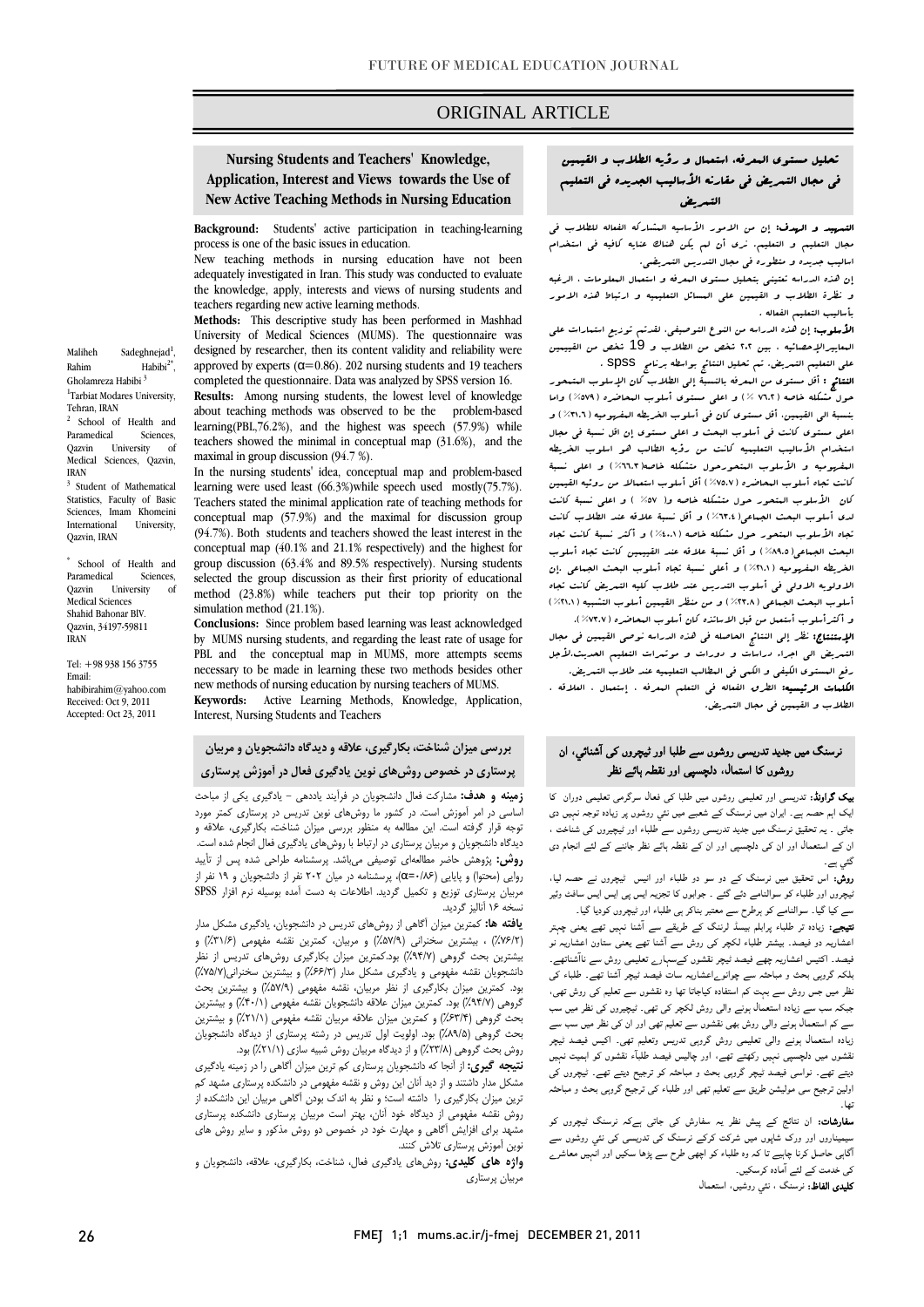#### **INTRODUCTION**

Education is one of the most fundamental needs of human societies and one of the sustainable development axes. Using various methods of teaching is obviously evident in today complex world and teaching methods selection is important in each stage of learning (1).

Education is a complex process so that any superficial thought could lead to lose forces and properties, and any attempt would fail; therefore, education development needs to have knowledge of its process and new methods (2).

It is more important in medical education, because the main goal is training capable and worthy individuals whom have knowledge, attitudes, and skills necessary for maintaining and improving the health of society. Since teaching and learning play a major role in skill development of medical students and providing services correctly, teachers and students must learn how to act professionally in a teaching environment.

Whatever professors' and students' perception is more about teaching and learning, their actions are more purposeful and consistent with each other (3).

The education process is made of two interrelated components; teaching and learning. Hence, teaching and learning should be studied as two categories of education and training processes together (4).

Effective teachers must be proficient to each kind of education styles. Professors' proficiency in different teaching and learning styles is necessary for the development of education (5).

Increasing knowledge about structure of education shows that traditional teacher-centered methodsa couldn't lead to spread learning among students. Student's active participation is the learning main key in structuralist theory of education. Also increasing the student diversity and teacher perception due to meeting student learning needs, can support learning different styles. Furthermore, it is believed that using various styles may cause learner development and educational standard achievement (6).

In recent years the emphasis has been on active learning and creative thinking in nursing education .This has led to the development of new training strategies in teaching theorical and clinical courses in nursing. Active learning involves applying the methods in training in which the student is involved in the learning process and feels him/herself as an active factor in the learning process.

In active learning process, student-centered learning is situated in contrast with teacher-centered education. Education based on student-centered learning promotes active learning among students. Active learning includes strategies in education that involve students in their learning. In active learning, data will remain longer in the minds of students (7).

Using traditional and non-active strategies in teaching medical disciplines, including nursing may lead to fatigue, lack of attention, cut, lack of motivation and lower levels of student learning. The necessity of learning and applying new methods and training the teachers and professors of nursing is felt as an important and dynamic field.

Rising costs of education, increase in the number of nursing students in the classes, the type and nature of the study and

 advancement of nursing science and technology, need greater understanding and application of new methods and being active in teaching and learning of nursing courses more than ever. In nursing, the relationship between Nursing education when kept in a dynamic status to break the time and place limits, stimulates innovation and develops the use of modern methods of teaching and learning (8). nursing education and services is constantly growing.

 teaching is a kind of teaching technique in which educational events are occurred in a scientific, social, emotional, and interactional form. Based on theoretical methods, it could be said that active

 In active and interactive teaching, in addition to the goals of education is emphasized (3). information and skills, the process of thinking and social

 Real learning process, is changing new perceptions due to consistency with current cognitive structures on one hand and changing cognitive structures to fit the new conceptions on the other hand (6).

 Active learning method is very effective in raising students' confidence. In active methods of teaching, learning is more stable. Most students are involved in higher cognitive domain of learning and learner's acquired tips penetrate in the depth of emotional and behavioral aspects (7).

In active teaching methods, the learning method is more important than its matter. In these active methods, the students' activities result in learning. The learner achieves progress as a result of his own impact on the environment and the active reaction in response to environment (3).

The importance of active learning in nursing education includes learning large volume of information in limited time, facing with numerous and diverse sources, filling the gap between theoretical and practical potency of nursing students.

 Other benefits of Active Learning include enabling students to identify their learning needs, student access to an active role in the learning process, strengthening the ability of critical thinking, increased ability to make decisions in solving skills. different clinical situations, enhancement of problem-

 Administrative barriers in active learning consists of barriers related to students (most common), barriers related to teachers, lack of time, stagnation in the traditional educational system, barriers related to classroom.

Points of interest in active learning include the need to restructure the educational system, the emphasis on cooperation and preparation of students before classroom, the ability of professor to perform active learning, using and resources (7). specific strategies in busy classes, attention to limitations

 Within three years, a comprehensive review on various internal training courses showed that an effective speech should have characteristics such as clarity and legibility of provider's ability to identify key issues, making participants involved, and representing subjects with images(9). slides to be associated between lecture topics and students,

 According to the weaknesses of speech method, a category was introduced under new active learning to force students to do series of activities that encouraged them for using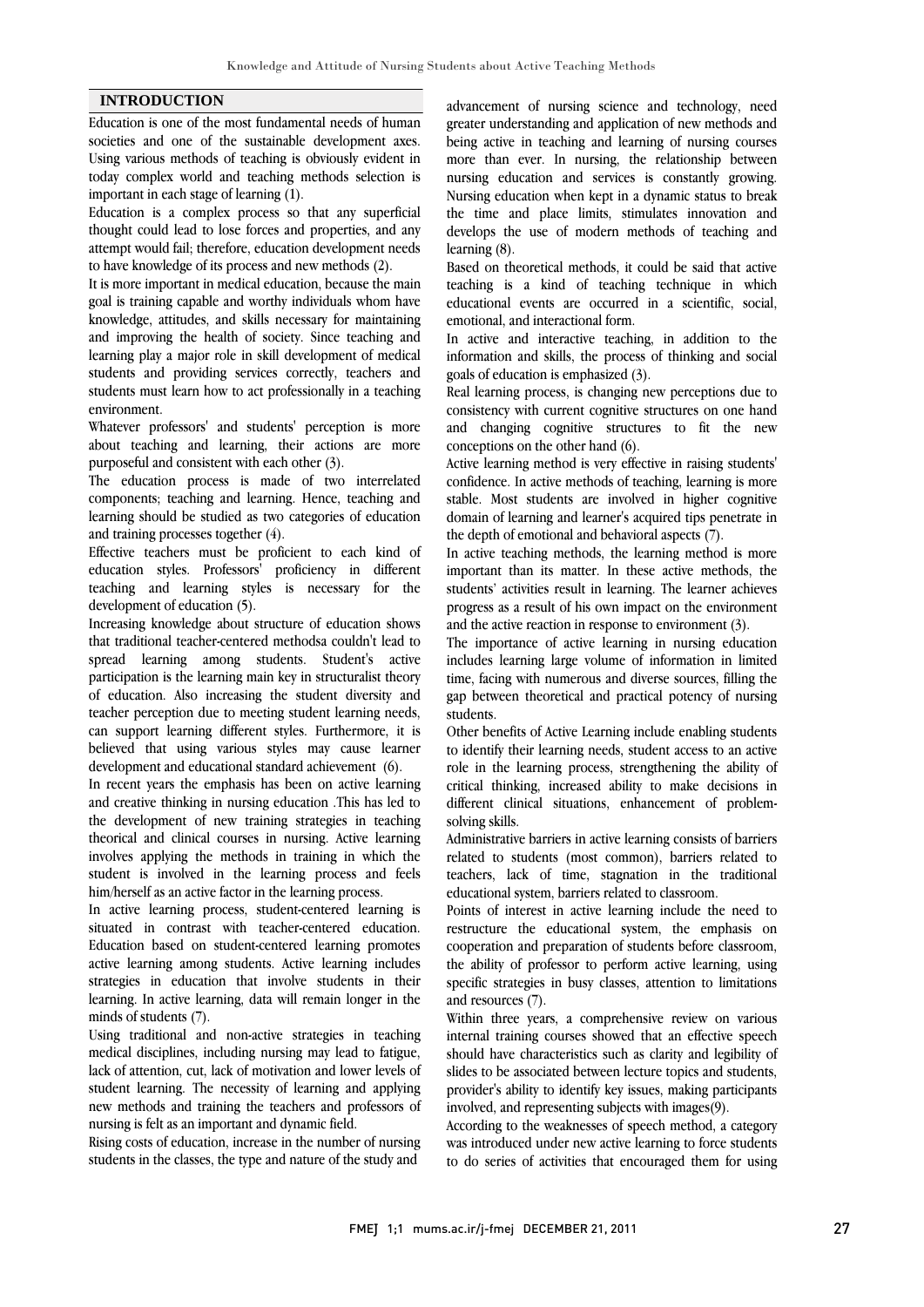their comments and thoughts,that was including group simulations, case studies, role playing, question by student, discussion, conceptual map, problem-based learning, online learning, and interactive education(10).

 The first written report on active teaching and learning is refered to Hippocrates style in ancient Greece. Socrates also with the teacher. Socrates didn't speech to students, he worked with them to help them discover a part of their method relies on students' interaction with each other and education.

 The principle of active learning is practical learning(11). general education, totally good teaching and active learning, encourages and motivates the students and also increases Active learning is an important element in all aspects of remembering concepts (12).

 Roziter's study showed that when the lesson was presented with lecture and group discussion, transition was provided higher and quicker to students' visions(13).

 In Hill's study, speech and discussion techniques were compared together and it was observed that in discussion and students' interests were much higher than speech method, mental abilities (skills), change in values, attitudes technique(14).

 Tistart's study showed presenting any course in any form wasn't very important, majority was next follow-up by teacher that might caused discussion,question and change in attitudes by asking students(15).

In Trinziti's study, it was found that group discussion method with new teaching tools was more efficient compared to traditional training methods(16).

 knowledge, usage, interest and views of students and educators of Midwifery and Nursing Faculty of Mashhad at 1389 in relation to new approaches in nursing education. This study also was performed due to the assessment of

ֺׅׅ֝֬֘֝֬֝֬

#### **METHODS**

 The present study is a descriptive study conducted in 2011 in Mashhad Faculty of Nursing and Midwifery. Samples included 202 nursing students and 19 faculty members. The sampling method was simple non probability.

 faculty member of Mashhad Mashhad Faculty of Nursing and Midwidery, consent and tendency to participate in the study. The exclusion criterion was failure to complete study Inclusion criteria consisted of being a nursing student or questionnaire.

were considered such as receiving official authorization from the Deputy for Education and getting the informed confidential questionnaires, and giving the results of the study to The moral codes of Mashhad University of Medical Sciences consent, preparing anonymous and research units.

 In the beginning, the researcher performed a large library study on modern methods of teaching and active learning in the field of nursing. Then a questionnaire was made by the researcherto assess the knowledge, use, interest, and views of students and nursing educators in relation to innovative approaches of nursing education.

 After the educational affairs permit, the researcher attended in course classrooms of bachelor and master of nursing students and

 students and started to complete the questionnaire with the nursing educators' part of the questionnaire, the reasercher attended the trainers' room and started to explain the purpose and methods of study. Aims, application and using study results were explained to all units of research.The questionnaires were collected after compeleting by research<br>units coordination of the class teacher. In order to complete the units.

#### **Material of the study**

 The research instrument was a researcher- made questionnaire design was to identify applies, and the views of interested students and nursing educators in relation to questionnaire in this study. The purposes of this new approaches in nursing education.

 The first part of the questionnaire included demographic information of research units.

 The second part of it, evaluated the assessment of knowledge, application, and the views of interested students and nursing educators in relation to innovative approaches to nursing education. Demographic sections (4 parts belonged to students and part 5 related to information of the Research Unit consisted 5 separate educators only).

 The aim of the first section of the second part of the questionnaire was assessing the research units knowledge education by designing 10 learning methods and with three part Likert scale range (I don't know, I almost know, I fully (students and educators), to explore new ways of nursing know).

 The second part of questionnaire was evaluating the education by planning 10 learning techniques with three assessment of new methods application in nursing part Likert scale range (no, low, high).

 The third section of questionnaire included the assessment of interest in new methods of education and training in nursing with planning 10 methods and three part Likert scale range (no, low, high).

 The fourth part of the questionnaire was evaluating the most appropriate training methods in nursing from students' and educators' perspective with the priority of 1 to 10.

 The fifth section of the questionnaire was designed exclusively for nurse educators due to examine and determine the best method of trainers' teaching in their education, with priority of 1 to 10.

equeation, with priority of 1 to 10.<br>In order to determine its validity of the questionnaire, it was given to 10 experienced teachers and educators at Nursing and Midwifery faculty of Mashhad, and its validity was confirmed after collecting the opinions and actions of teachers. Cronbach's alpha was used to determine the part of questionnaire was  $(\alpha = 0.76)$ , the second part was ( $\alpha$  $=$  0.78), and third part was ( $\alpha$ = 0.80) which were approved by using SPSS software. Also the reliability of the correlation between different parts of the questionnaire was approved  $\overline{a}$ reliability of the questionnaire.The reliability of the first  $(r = 0.92)$ .

#### **RESULTS**

 Findings are presented in two major parts, demographic information and the main findings of study.

 $\overline{a}$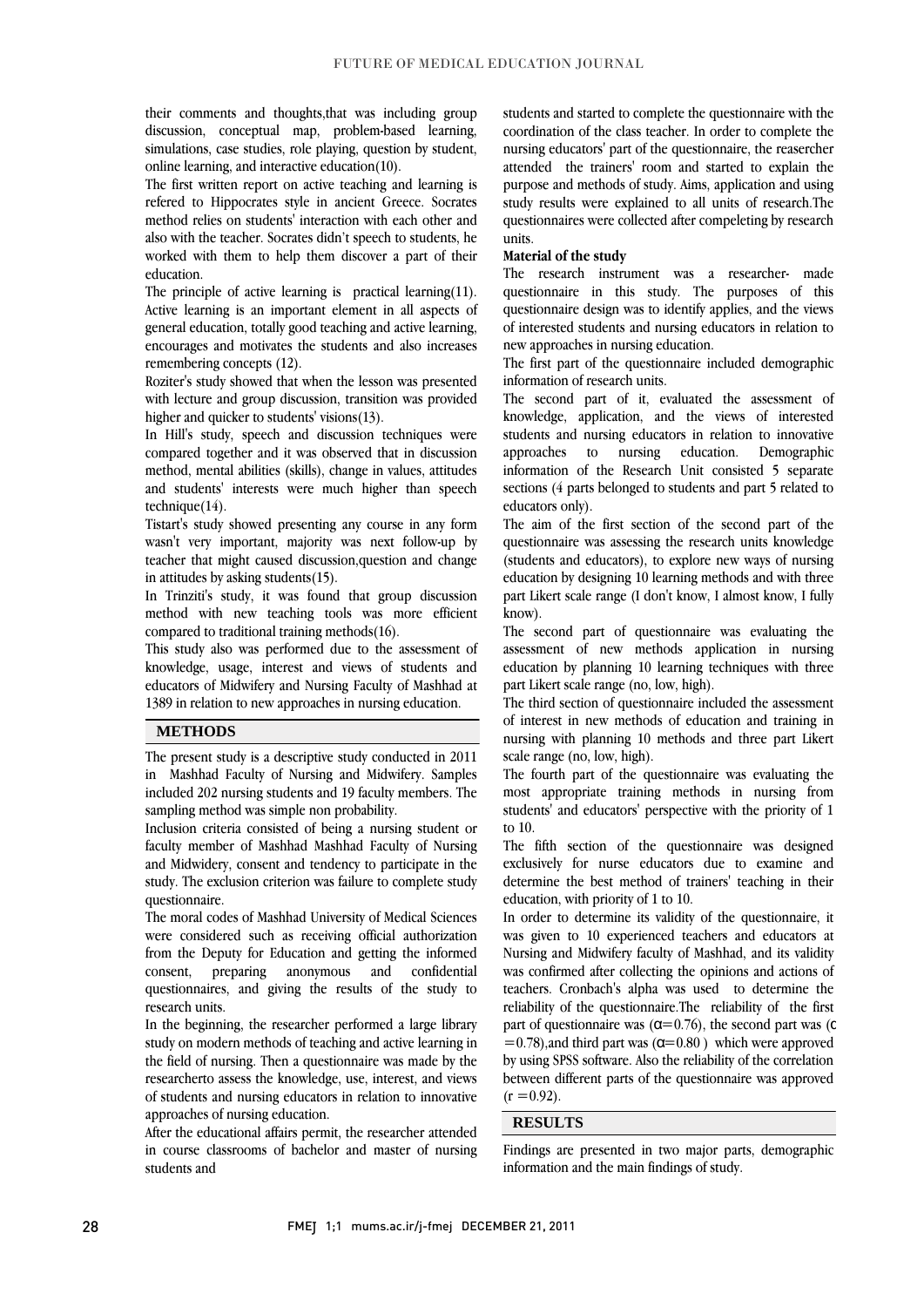#### **Demographic characteristics**

In this study, 202 nursing students (91.4%) and 19 nursing educators (8.6%) participated. The total sample size was 221.The average age of nursing students participated in this study was  $22.2 \pm 3.7$  and the mean age of nursing educators was  $40.4 \pm 8.6$ . In research units,

63.2% of the nurse educators were female and 36.8% male. Among nursing students, female frequency was 62.2% and the frequency of males was 37.1%. 76.9% of subjects had BS and 23.1% MS degree. Among students The level of education was BSc degree in 84.2%of students, and MSc in 15.8% of students and 100% of instructors.

From the point of experience in teaching and learning activities in student group, the average duration of training activities was  $0.06 \pm 44.0$  years and the mean duration of nursing educators in educational activities was 14.8±9.9 years. In the student group, the average duration of clinical experience was 2.5  $\pm$ 0.77 years and the mean duration of nursing educators' clinical practice was  $4.6 \pm 4.05$  years.

|  |  |  |                                                 | Table 1. Knowledge of nursing students and educators |
|--|--|--|-------------------------------------------------|------------------------------------------------------|
|  |  |  | about new teaching methods in nursing $(n=221)$ |                                                      |

| <b>Teaching Method</b>       |          | I fully<br>know | I know a<br>little | I don't<br>know |
|------------------------------|----------|-----------------|--------------------|-----------------|
|                              | student  | 57.9%           | 38.6%              | 3.5%            |
| <b>Speech</b>                | educator | 89.4%           | 5.3%               | 5.3%            |
| Conceptual                   | student  | 4.0%            | 24.7%              | 71.3%           |
| Map                          | educator | 26.3%           | 42.1%              | 31.6%           |
| Group                        | student  | 43.1%           | 53.4%              | 3.5%%           |
| <b>Discussion</b>            | educator | 94.7%           | 0.0%               | 5.3%            |
| Problem-<br><b>based</b>     | student  | 4.0%            | 19.8%              | 76.2%           |
| Learning                     | educator | 68.4%           | 26.3%              | 5.3%            |
| <b>Simulation</b>            | student  | 13.8%           | 42.6%              | 43.6%           |
|                              | educator | 68.4%           | 26.3%              | 5.3%            |
| <b>Case Study</b>            | student  | 13.4%           | 48.0%              | 38.6%           |
|                              | educator | 78.9%           | 15.8%              | 5.3%            |
| <b>Role Playing</b>          | student  | 19.8%           | 42.6%              | 37.6%           |
|                              | educator | 78.9%           | 15.8%              | 5.3%            |
| <b>Ouestion</b><br>making by | student  | 34.2%           | 53.4%              | 12.4%           |
| student                      | educator | 47.4%           | 36.8%              | 15.8%           |
| Online                       | student  | 24.8%           | 55.0%              | 20.2%           |
| learning                     | educator | 52.6%           | 26.3%              | 21.1%           |
| <b>Collabrative</b>          | student  | 9.4%            | 35.6%              | 55.0%           |
|                              | educator | 36.8%           | 47.4%              | 15.8%           |

**Main findings of the study** 

Table 1 shows the knowledge Frequency of nursing students and educators about modern teaching methods in  nursing. Based on table, the lowest amount of students' knowledge about new educational methods was in the case of problem-based learning (76.2%) and conceptual map (71.3%) and the highest was about speech (57.9%). The teachers' lowest understanding rate in relation to new (31.6%) and the highest amount was in the case of group discussion (94%). methods of teaching was in the case of conceptual map

 Table 2 exhibits the frequency of using modern methods of nursing teaching based on nursing students' and educators' comments.

 Based on table 2, the lowest use of modern teaching methods in nursing was about problem-based learning (66.3%) and the conceptual map and most of them was about speech (75.7%).

| Table 2. The rate of application of active<br>learning methods in nursing education based on<br>the educators' and students' opinions (n=221) |                     |                |               |              |  |
|-----------------------------------------------------------------------------------------------------------------------------------------------|---------------------|----------------|---------------|--------------|--|
| <b>Teaching</b><br>method                                                                                                                     | High                | Low            | None          |              |  |
| <b>Speech</b>                                                                                                                                 | student<br>educator | 75.7%<br>94.7% | 21.8%<br>5.3% | 2.5%<br>0.0% |  |
| Conceptual                                                                                                                                    | student             | 5.9%           | 27.8%         | 66.3%        |  |
| Map                                                                                                                                           | educator            | 10.5%          | 31.6%         | 57.9%        |  |
| Group                                                                                                                                         | student             | 16.4%          | 66.8%         | 16.8%        |  |
| <b>Discussion</b>                                                                                                                             | educator            | 42.1%          | 47.4%         | 10.5%        |  |
| Problem-<br><b>Based</b>                                                                                                                      | student             | 3.0%           | 30.7%         | 66.3%        |  |
| Learning                                                                                                                                      | educator            | 31.6%          | 26.3%         | 42.1%        |  |
| <b>Simulation</b>                                                                                                                             | student             | 14.3%          | 34.7%         | 51.0%        |  |
|                                                                                                                                               | educator            | 36.8%          | 31.6%         | 31.6%        |  |
| <b>Case Study</b>                                                                                                                             | student             | 12.4%          | 43.5%         | 44.1%        |  |
|                                                                                                                                               | educator            | 26.3%          | 47.4%         | 26.3%        |  |
| Role                                                                                                                                          | student             | 10.4%          | 33.7%         | 55.9%        |  |
| <b>Playing</b>                                                                                                                                | educator            | 26.4%          | 36.8%         | 36.8%        |  |
| Question<br>making by                                                                                                                         | student             | 19.3%          | 51.0%         | 29.7%        |  |
| student                                                                                                                                       | educator            | 21.1%          | 47.4%         | 31.5%        |  |
| Online                                                                                                                                        | student             | 12.9%          | 55.5%         | 35.6%        |  |
| Learning                                                                                                                                      | educator            | 5.3%           | 84.2%         | 10.5%        |  |
| <b>Interactive</b>                                                                                                                            | student             | 10.4%          | 28.7%         | 60.9%        |  |
|                                                                                                                                               | educator            | 15.8%          | 52.4%         | 31.6%        |  |

 The lowest use of modern teaching methods in nursing based on educators in relation to teaching new methods was in the case of conceptual map (57.9%) and the highest rate was in speech (94.7%).

 Table 3 shows the frequency of nursing educators and education. students interested in applying new methods in nursing

 Based on table 3, the lowest interest rate in relation to new methods for teaching nursing students was about conceptual map (40.1%) and the highest of was about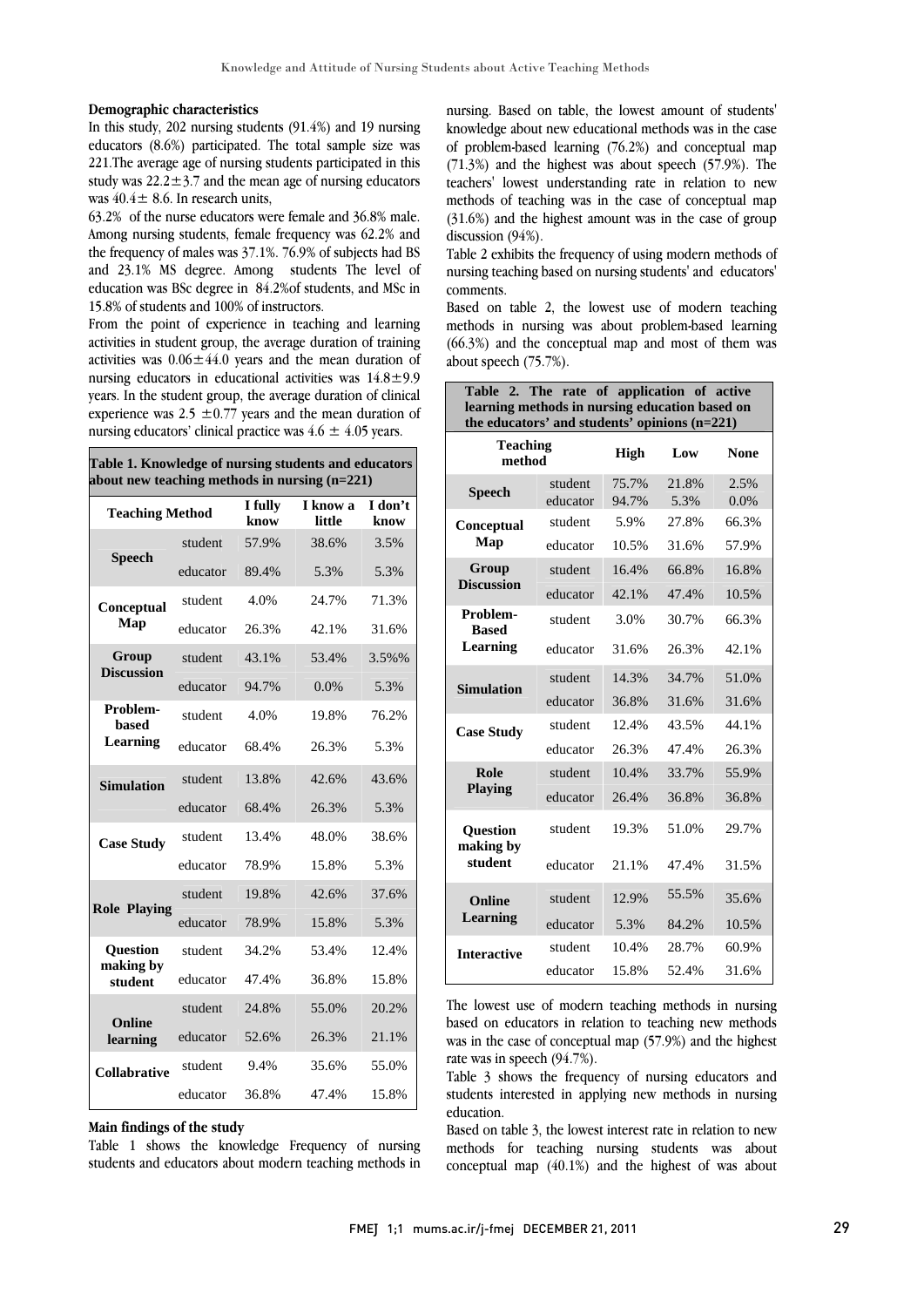| group discussion $(63.4\%)$ . |  |
|-------------------------------|--|
|                               |  |

| Table 3. Nursing students and instructors' interest in<br>applying new methods in nursing education $(n=221)$ |                 |       |             |         |  |
|---------------------------------------------------------------------------------------------------------------|-----------------|-------|-------------|---------|--|
| <b>Teaching</b><br><b>Method</b>                                                                              | <b>High</b>     | Low   | <b>None</b> |         |  |
| <b>Speech</b>                                                                                                 | <b>Students</b> | 28.7% | 53.5%       | 17.8%   |  |
|                                                                                                               | Teachers        | 47.4% | 52.6%       | $0.0\%$ |  |
| Concept                                                                                                       | Students        | 22.8% | 37.1%       | 40.1%   |  |
| Map                                                                                                           | Teachers        | 31.5% | 47.4%       | 21.1%   |  |
| Group                                                                                                         | <b>Students</b> | 63.4% | 28.7%       | 7.9%    |  |
| <b>Discussion</b>                                                                                             | Teachers        | 89.5% | 10.5%       | $0.0\%$ |  |
| <b>Problem</b>                                                                                                | Students        | 32.7% | 35.6%       | 31.7%   |  |
| <b>Based</b><br>Learning                                                                                      | Teachers        | 47.4% | 47.4%       | 5.2%    |  |
| <b>Simulation</b>                                                                                             | <b>Students</b> | 41.1% | 36.1%       | 22.8%   |  |
|                                                                                                               | Teachers        | 68.4% | 31.6%       | $0.0\%$ |  |
|                                                                                                               | <b>Students</b> | 36.1% | 41.1%       | 22.8%   |  |
| <b>Case Study</b>                                                                                             | Teachers        | 47.4% | 52.6%       | $0.0\%$ |  |
|                                                                                                               | <b>Students</b> | 35.1% | 39.2%       | 25.7%   |  |
| <b>Role Playing</b>                                                                                           | Teachers        | 47.4% | 42.1%       | 10.5%   |  |
| <b>Question</b>                                                                                               | <b>Students</b> | 58.9% | 27.2%       | 13.9%   |  |
| making by<br>student                                                                                          | Teachers        | 36.2% | 57.9%       | 5.3%    |  |
| <b>Online</b>                                                                                                 | <b>Students</b> | 35.1% | 41.6%       | 33.3%   |  |
| <b>Learning</b>                                                                                               | Teachers        | 36.8% | 47.4%       | 15.8%   |  |
| <b>Collaborative</b>                                                                                          | <b>Students</b> | 33.2% | 33.7%       | 32.2%   |  |
|                                                                                                               | Teachers        | 52.6% | 36.8%       | 10.6%   |  |

group discussion (63.4%).

 The lowest interest of nursing educators in relation to new teaching ways was to conceptual map (21.1%) and the highest was in discussion group (89.5%).

mgnest was in discussion group (09.9%).<br>The first priority for nursing teaching based on students' perspective was group discussion (23.8%) and from educators' was simulation method (21.1%). The second priority was question project for students (14.4%), and group discussion for teachers (21.1%).

group discussion for teachers  $(21.1\%)$ .<br>The highest teaching technique in nursing by educators based on first method priority used, was presentation method (73.7%), the second priority was group discussion  $(42.1\%)$ .

#### **DISCUSSION**

 Challenging with problems of new information age requires learning process to be changed and methods be used to put learner at the center of learning process and the teacher's role must change from pre-defined enforcer to a facilitator of learning(17).

Based on this study, it has been showed that the most knowledge about teaching was speech method among nursing students and educators. Even, the educators used speech method. Speech is still a traditional and useful method in education.

 Roziter showed that when the presentation is combined with other new learning methods such as group discussion, students' perspectives would be changed more and faster $(13)$ .

 Therefore it is recommended to nursing educators to learn other methods of active teaching and learning for educating nursing courses to students better and successfully.

 Lak Dizaji et al (1384) also compared effect of speech and discussion teaching methods and showed significantly, they speech method concluded that the learning rate increased in group discussion technique more than students(17).

 One of the active teaching methods was group discussion, unfortunately, despite nursing students' interest in this and even amount of interest and use of this method wasn't method, nursing educators had lack of knowledge about it, high among them.

 Research recommends that educators must increase their interest and knowledge about this method due to group and courses attractive,. However, some problems should be considered such as the number of students, learning environment, headings of the lesson level, and students' discussion method, making students active and dynamic interest in the subject and teaching methods.

mierest in the subject and teaching methods.<br>Safari et al (1384) studied the effect of training nurses by group discussion on the quality of nursing care of patients with myocardial infarction and they showed learning increased significantly after discussion group more than before(18).

 In Bafgh, Fattahi's study (1386), average final exams and a m *baga*, radam's statistically significant differences in both control groups and also indicated attitude changing more quickly and more compact in learning, values and the attitudes of students vigorously in the classroom, increasing students in the class, referring to other texts, increase retention and reduce absenteeism the teaching methods discussed in the classroom in discussion method was higher student expectations and beliefs, the participation of than speech(19).

 This study showed that levels of knowledge, interest and using the interactive method weren't at an acceptable level between students and educators.

 As the interactive teaching methods in the field of nursing was very helpful and efficient and nurses exposured with patients, attention to be felt to this new method in nursing fewer problems due to communicate and interact with education from the current situation.

 In this regard, Mortazavi et al (1383) studied effectiveness of teaching and learning in interactive learning processes believe and expect of student ,increase student participation in the class, referring to other texts highly, increased retention and reduced absenteeism from the and concluded this method caused to class vigorously, classroom(20).

 Special status of patients, complication in diagnosis and treatment and patient's several issues at once showed clearly importance of understanding problem solving methods and techniques to solve various problems by nurses .

 Based on study findings, the lowest rate of knowledge and applying nursing teaching methods was about problembased learning and based on education.

 As the problem-based learning was situated in third priority of teaching educators, but practically interest rate and use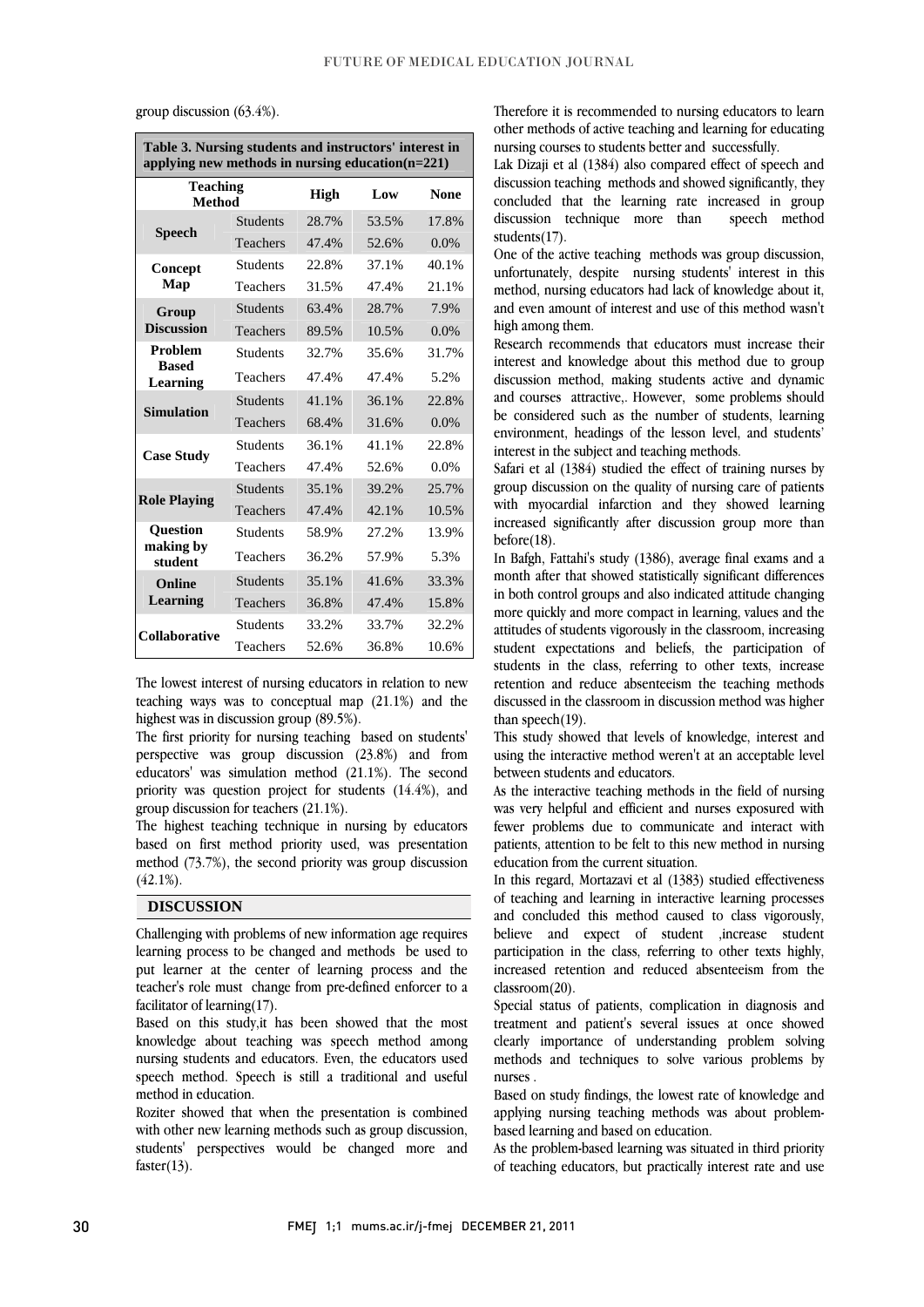of this new method didn't specify its proper place.

Ganji (1385) in a comparative study of quality training courses in epidemiology and learning method based on speech in Medical University of Shahr'e Kord showed that the learning method was based on increased student participation in learning and their education rate(21).

Asgari (1386) determined that the precipitation of brain training methods, research skills, creative study, active teaching (problem solving and group discussion), increased use of guidelines and self-expression, familiarize teachers with the creativity and its importance value, and using of flexible in-class training programs, had positive effects on the creation of students of fourth grade primary school(22). Heravi (1383) was performed his study on 49 student nurses, it was determined that the rate of learning were significantly increased in both teaching groups by research and speech methods but the rate of learning was significantly higher in Focus Group than teaching group using speech method.

Finally the researchers concluded that Focus Group method due to enable students to learn, develop social skills and learn to communicate with others, could be replaced instead of speech mode in teaching method.

It is suggested to teachers and education planners to use it in students training, and studies could be conducted to identify it's strengths and weaknesses(23).

According to rapid communication era and learning method of virtual approaches , online method is one of the most interested and available techniques.

In this study, the understanding rate and application of this method in teaching nursing courses was low,whereas the students's interest was high for understanding and applying this method.

From educators' perspective, according to appropriate level of understanding and applying this method, practically interest and apply of this method was not suitable unfortunately. Also the online learning method was situated in the seventh priority of nursing teaching methods.

Abbasnejad et al. studied on 61 nurses and showed that the electronic method of education as a comprehensive educational approach centered, caused increase knowledge, attitude, performance and general competence of nurses report writing equivalent with lectures, so online method was recommended due to lower cost, comprehensive and rapid electronic learning approach than speech method, in other various fields of nursing courses(24).

Finally, due to use traditional and non-active in teaching medical sciences courses, including nursing could lead to fatigue, lack of attention, cut, lack of motivation and reduced student learning, it is needed learning and applying new methods by nursing educators and experts as an important and dynamic field.

 Since problem based learning was least acknowledged by QUMS nursing students according to this research results, and regarding the least rate of usage for PBL and the conceptual map in QUMS, more attempts seems necessary new methods of nursing education by nursing teachers of QUMS. Therefore, nursing educators should gradually increase their knowledge about active learning methods and use more of these methods to increase the quantity and to be made in learning these two methods besides other quality of student learning.

 Also need for setting up workshops is recommended due to learn more students (especially graduate students) and nursing professors with active and innovative methods in field of nursing.

modifying exam form of teachers and evaluation of teaching<br>methods and its quality by students could be helpful to promote the use of these teaching methods. Modifying exam form of teachers and evaluation of teaching

## **Limits of Study**

 Interest rates and the psychological states of subjects in interactions which have always existed in all societies could also affect the results of the study. response to questionnaire, and individual's differences and

### **Suggestions for future research**

 Researcher recommended such studies in larger sample experimental studies on various methods of active learning as comparing form together with the control group (commonly teaching methods). size, between other medical students and also offered

# **Suggestions for use of results**

carefully considering the context of understanding and applying new methods of teaching and active learning, to provide a dynamic field of nursing students' learning. Nursing teachers and educators are requested to perform

 Experts of Medical education and training are requested to introduction of new methods of teaching and learning of knowledge and to provide applying these methods more than before by the professors. set up workshops and seminars with a focus on

## **ACKNOWLEDGEMENT**

 Authors appreciate Mrs. R. Latif's Roodsari Research Deputy School of Nursing and Midwifery of Mashhad and Mr. Mazloum Educational Deputy Education School of Nursing Mounaghy Professor of Medical Education of Mashhad University of Medical Sciences and all those who helped us in performing this research. and Midwifery of Mashhad and Mr. Hossein Karimi

 study. **Financial support:** No financial support was used for this

 **Conflict of interest:** The authors declare no conflict of interest.